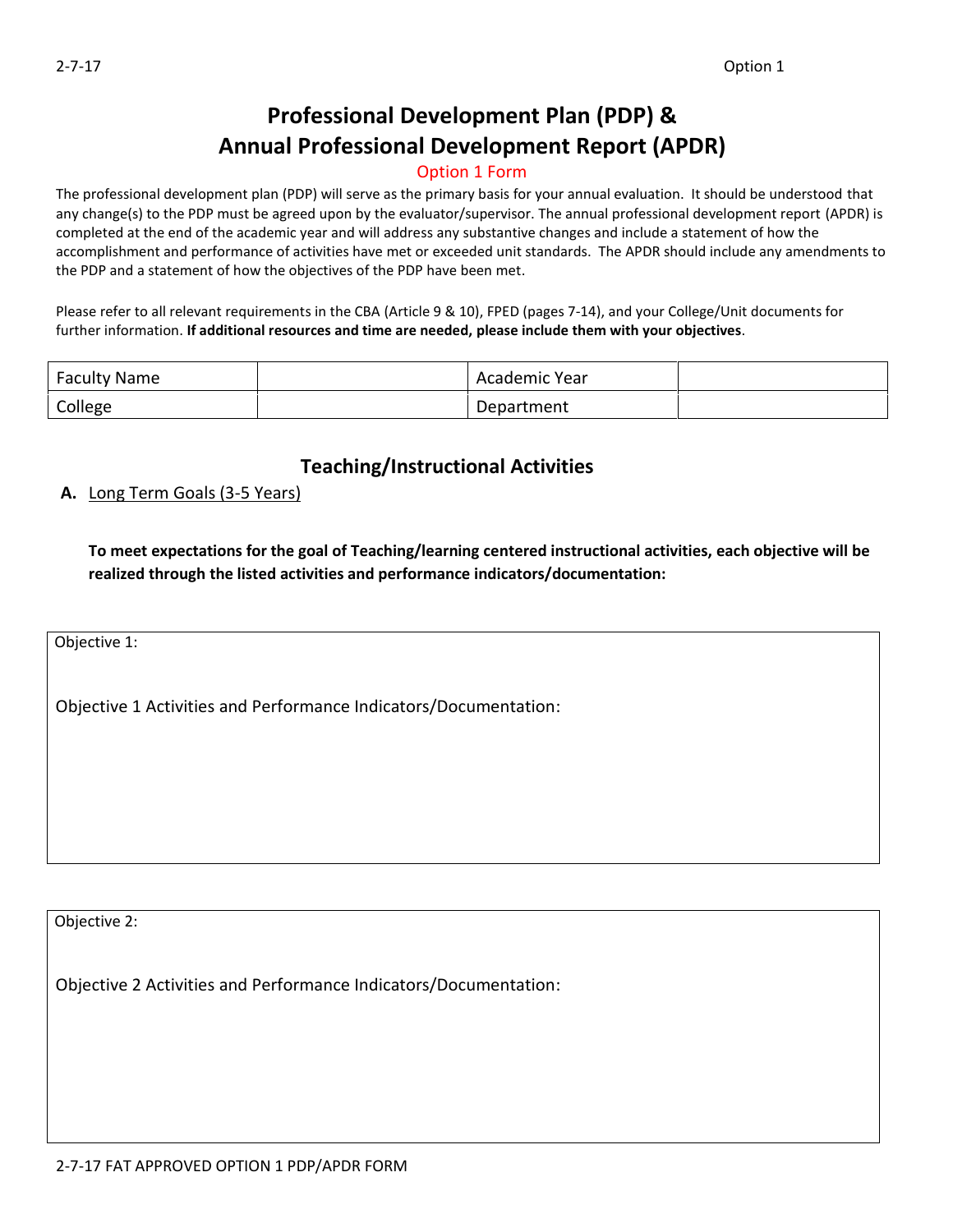OPTIONAL: To exceed expectations of teaching, each of the objectives listed above will be realized by: (a) meeting expectations as noted above, and (b) demonstrating accomplishment of one of the following

### APDR (END OF YEAR FACULTY SELF EVALUATION)– TEACHING

**Brief description of scholarship activities & evidence for evaluating achievement of objectives:**

**Objective 1:** 

## **Scholarly Contribution/Scholarship/Professional Development**

A. Long Term Goals (3-5 Years)

**To meet expectations for the goal of scholarship, each objective will be realized through the listed activities and performance indicators/documentation:**

Objective 1:

Objective 1 Activities and Performance Indicators/Documentation:

Objective 2:

2-7-17 FAT APPROVED OPTION 1 PDP/APDR FORM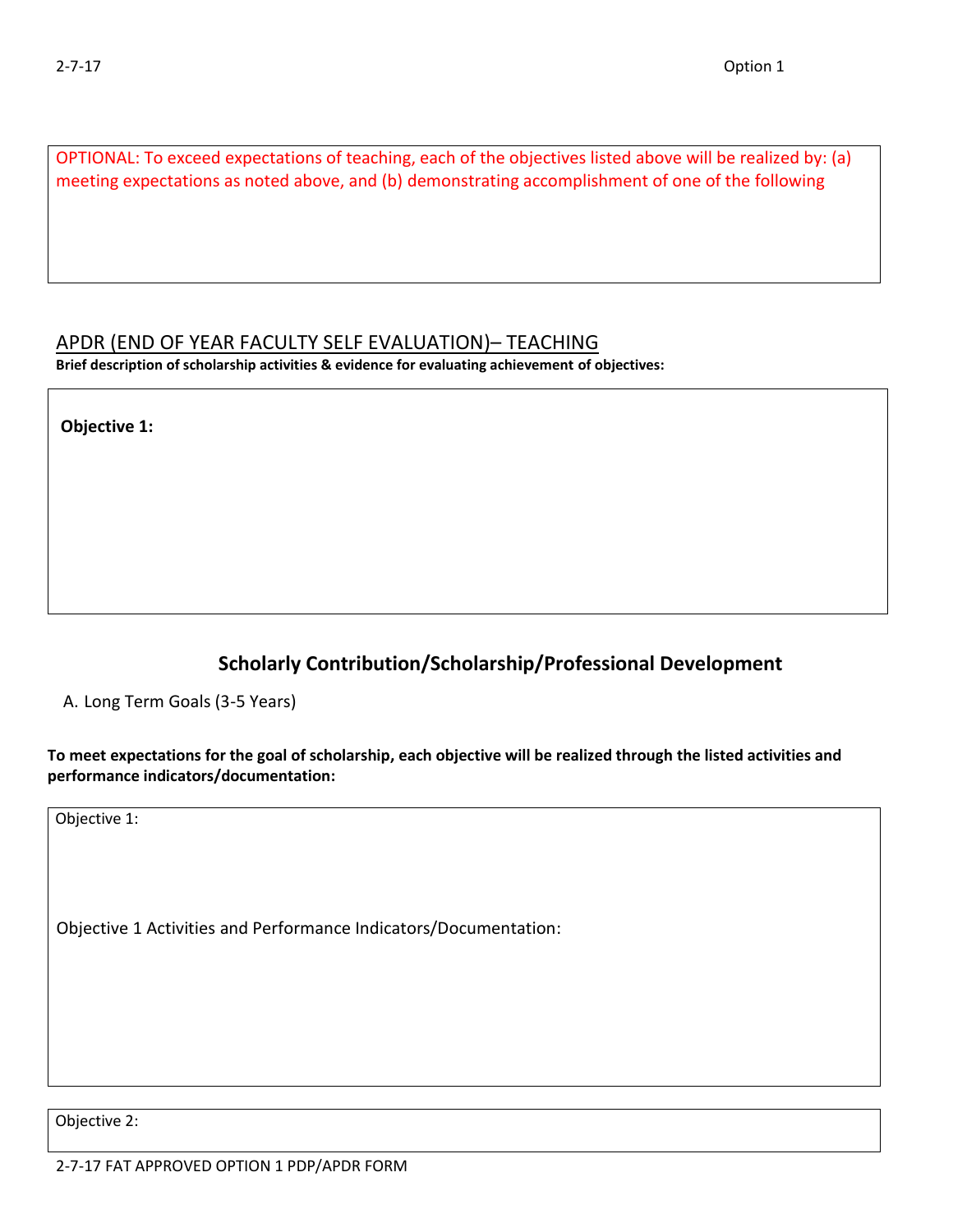Objective 2 Activities and Performance Indicators/Documentation:

*OPTIONAL: To exceed expectations of scholarship, this goal will be realized through the following activity and performance indicators:* 

#### APDR (END OF YEAR FACULTY SELF EVALUATION) SCHOLARLY CONTRIBUTION/SCHOLARSHIP/PROFESSIONAL DEVELOPMENT **Brief description of scholarship activities & evidence for evaluating achievement of objectives:**

**Objective 1:**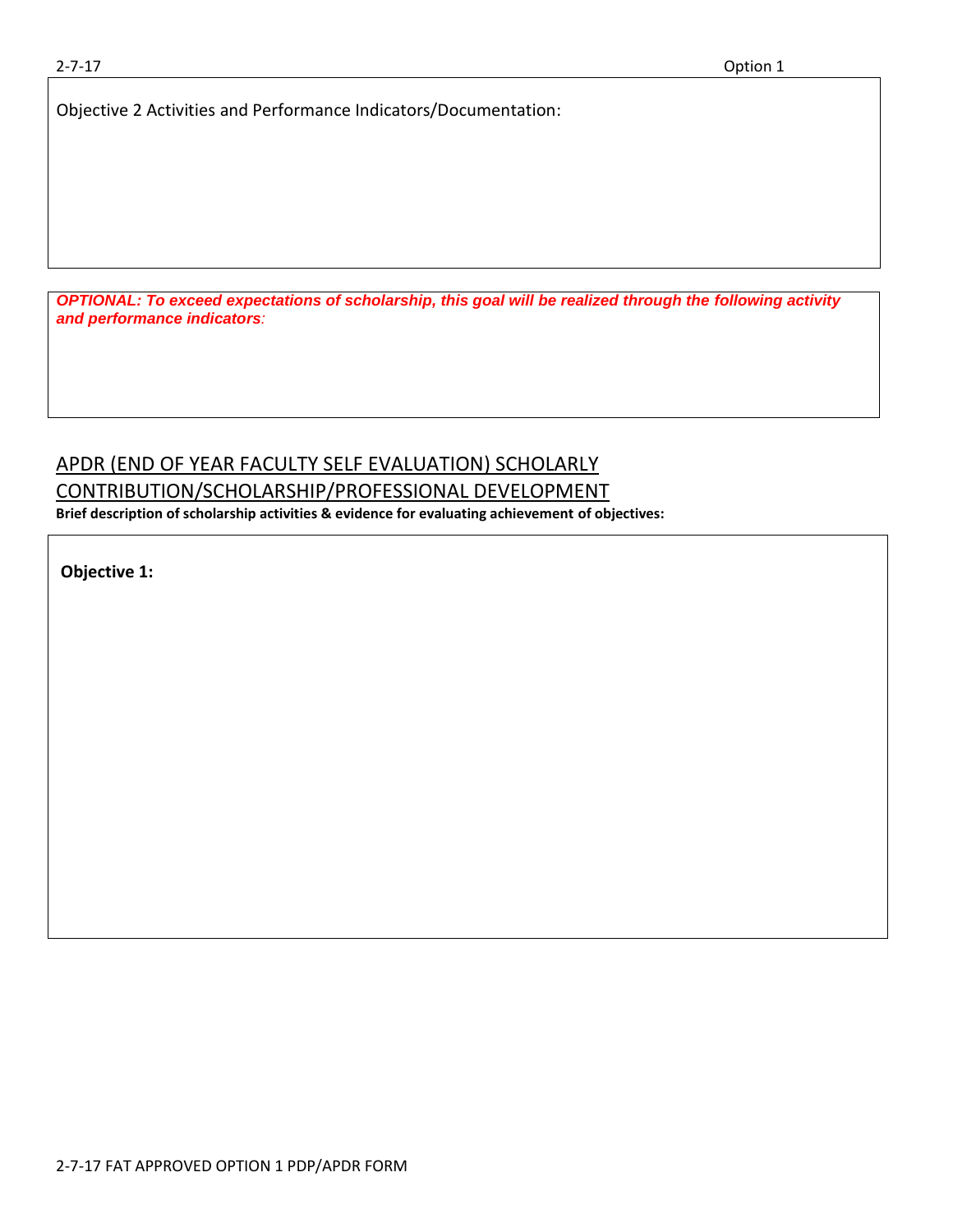#### **Service**

A. Long Term Goals (3-5 Years)

**To meet expectations for the goal of service, each objective will be realized through the listed activities and performance indicators/documentation): (University, College, Department, Community, Profession –as applicable.** 

Objective 1:

Objective 1 Activities and Performance Indicators/Documentation:

Objective 2:

Objective 2 Activities and Performance Indicators/Documentation:

*OPTIONAL: To exceed expectations of service, this goal will be realized through the following activity and performance indicators:* 

APDR (END OF YEAR FACULTY SELF EVALUATION)– SERVICE

2-7-17 FAT APPROVED OPTION 1 PDP/APDR FORM **Brief description of scholarship activities & evidence for evaluating achievement of objectives:**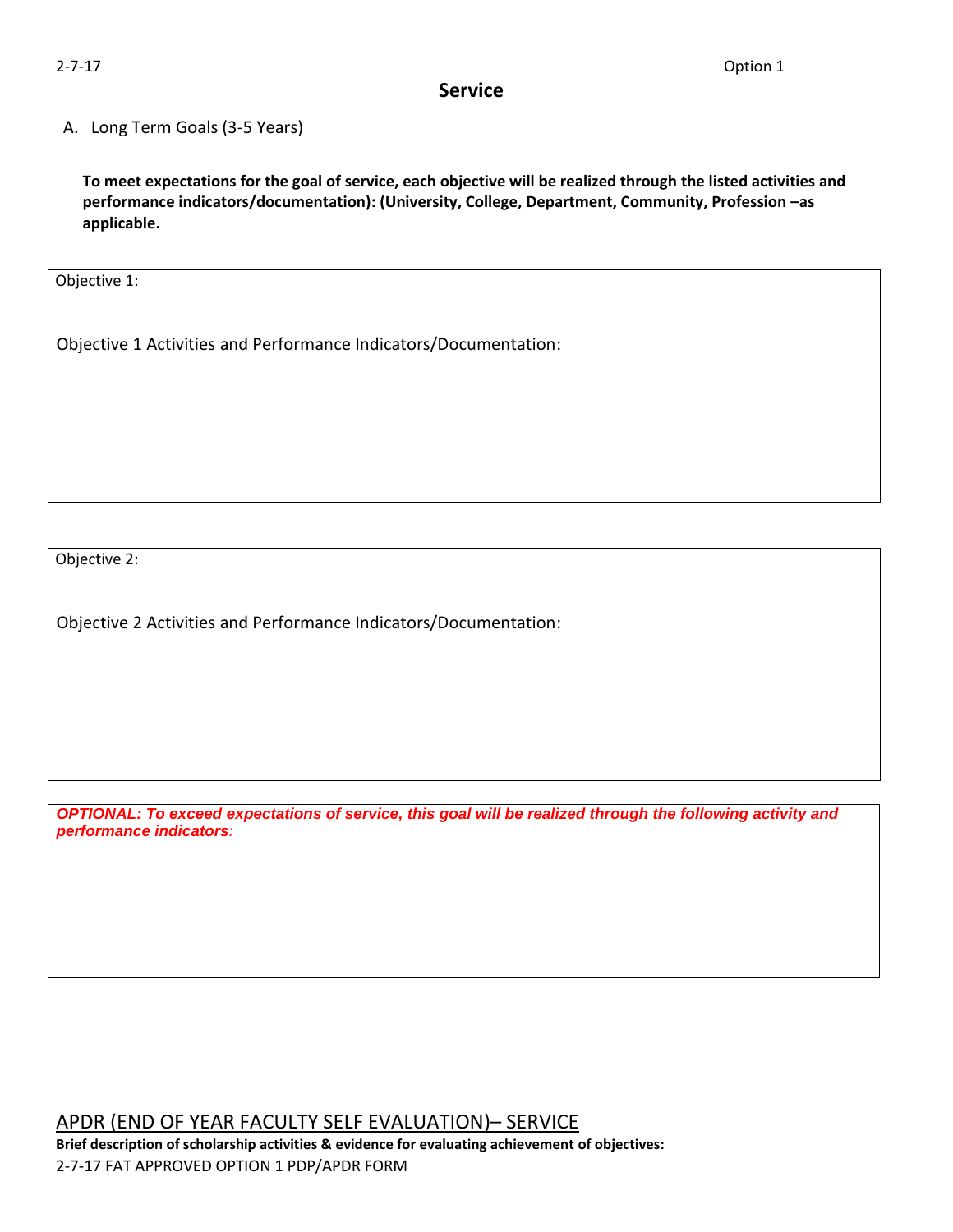**Objective 1:** 

## **Other Duties (if Applicable)**

A. Long Term Goals (3-5 Years)

**To meet expectations for the goal of other duties, each objective will be realized through the listed activities and performance indicators/documentation):** 

Objective 1:

Objective 1 Activities and Performance Indicators/Documentation:

Objective 2

Objective 2 Activities and Performance Indicators/Documentation: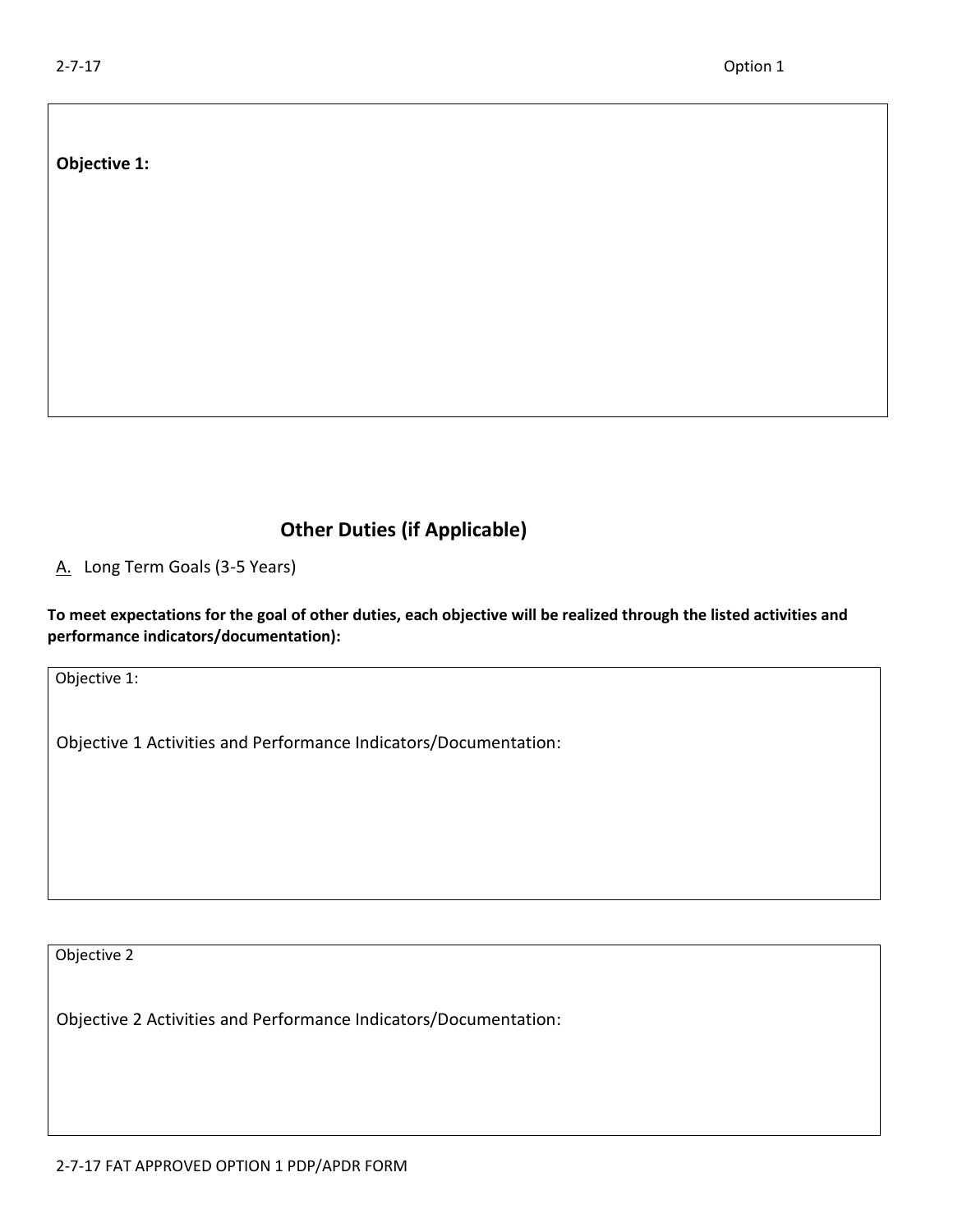*OPTIONAL: To exceed expectations of this goal will be realized through the following activity and performance indicators:*

### APDR (END OF YEAR FACULTY SELF EVALUATION)– OTHER

**Brief description of activities & evidence for evaluating achievement of objectives:**

**Objective 1:** 

### END OF YEAR FACULTY SELF EVALUATION - OVERALL: